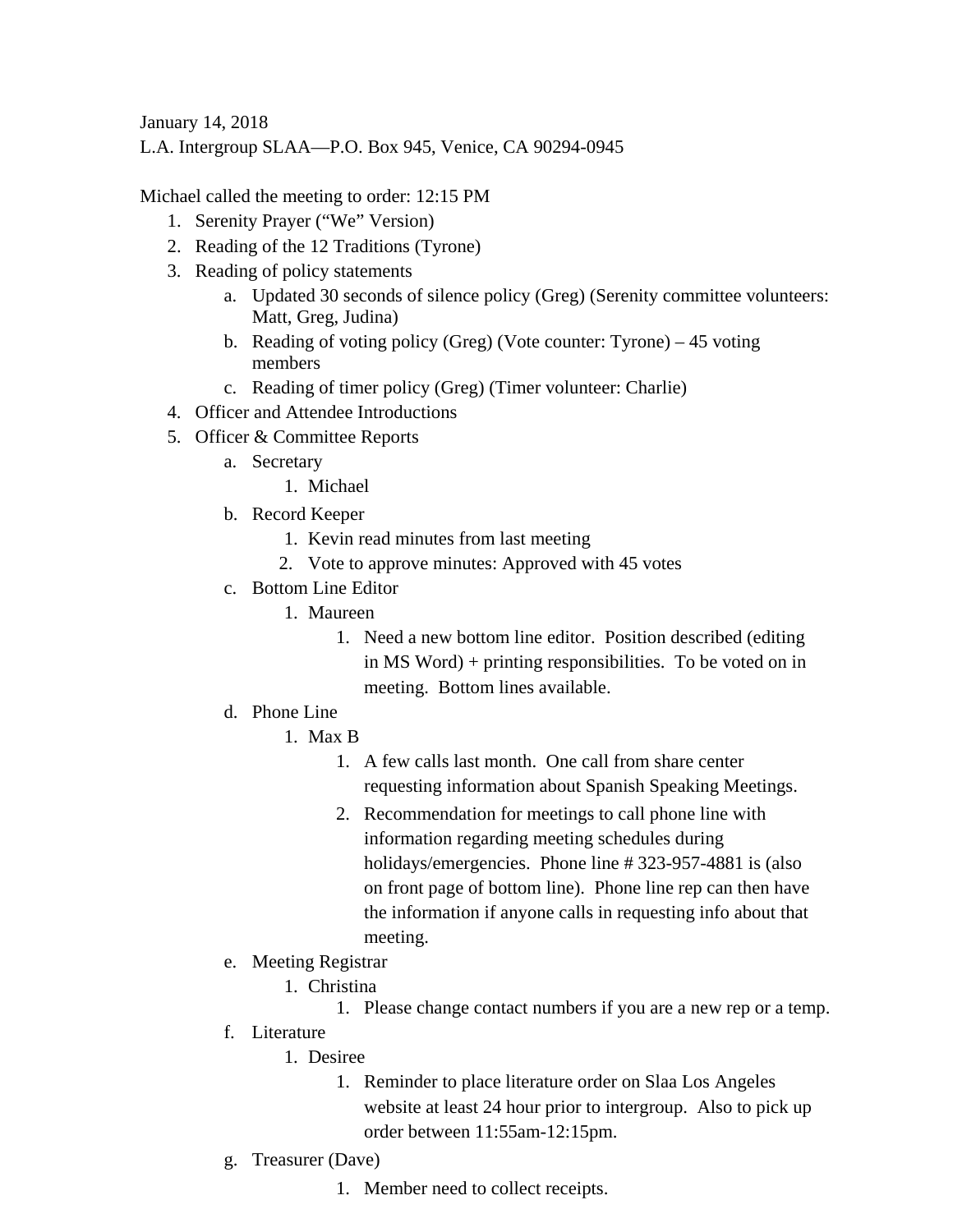- 2. Be sure to put day of week of meeting on donation form.
- 3. Retreat revenue was \$20,760, expenses were \$18680.
- 4. \$1353.91 donation to FWS from last quarters donations.
- h. Mail Clerk (Steven)
	- 1. No Announcement
- i. Journal Rep
	- 1. Kirsten
		- 1. New journal question available, entries encouraged.
		- 2. Looking for articles (500-2500 words) on any topic.
		- 3. Looking for topic ideas for journals.
		- 4. Journals available at Literature.
- j. Workshops & Retreats
	- 1. Glen (subbing for Newell)
		- 1. "Back to Basics" workshop on March  $17<sup>th</sup>$ .
		- 2. All dates for workshops on bottom line.
- k. Webmaster for SLAA Los Angeles IG Website
	- 1. Diane
		- 1. Available to display temporary closures (i.e. holidays / emergencies on website). Use webmaster email address or contact form on website.
		- 2. 9700 page reviews, 2968 unique users.
- l. H&I Committee
	- 1. Trudy
		- 1. Meeting today right after intergroup. H&I is "Hospitals & Institutions" and there will be flyers next month.
- m.Conference Literature Committee Conduit
	- 1. Linda
		- 1. Conference call happening tomorrow at 6pm regarding draft version of 12 & 12
- n. Sponsorship Committee
	- 1. Glenn

1. This committee is holding a monthly telephone meeting with sponsorship focus. Info available via Glenn F.

2. FWS Committee is to help people find sponsors, especially in areas with few or no local SLAA meetings.

- 3. List of sponsors available at FWS.
- o. Speaker Seeker List Keeper

1. Chris.

- 1. List available on website.
- 6. Old business
	- a. Positions to fill
		- 1. 1 year term delegate & 2 alt delegate positions. (10 month sobriety requirement by ABM). Held in July in San Antonio,